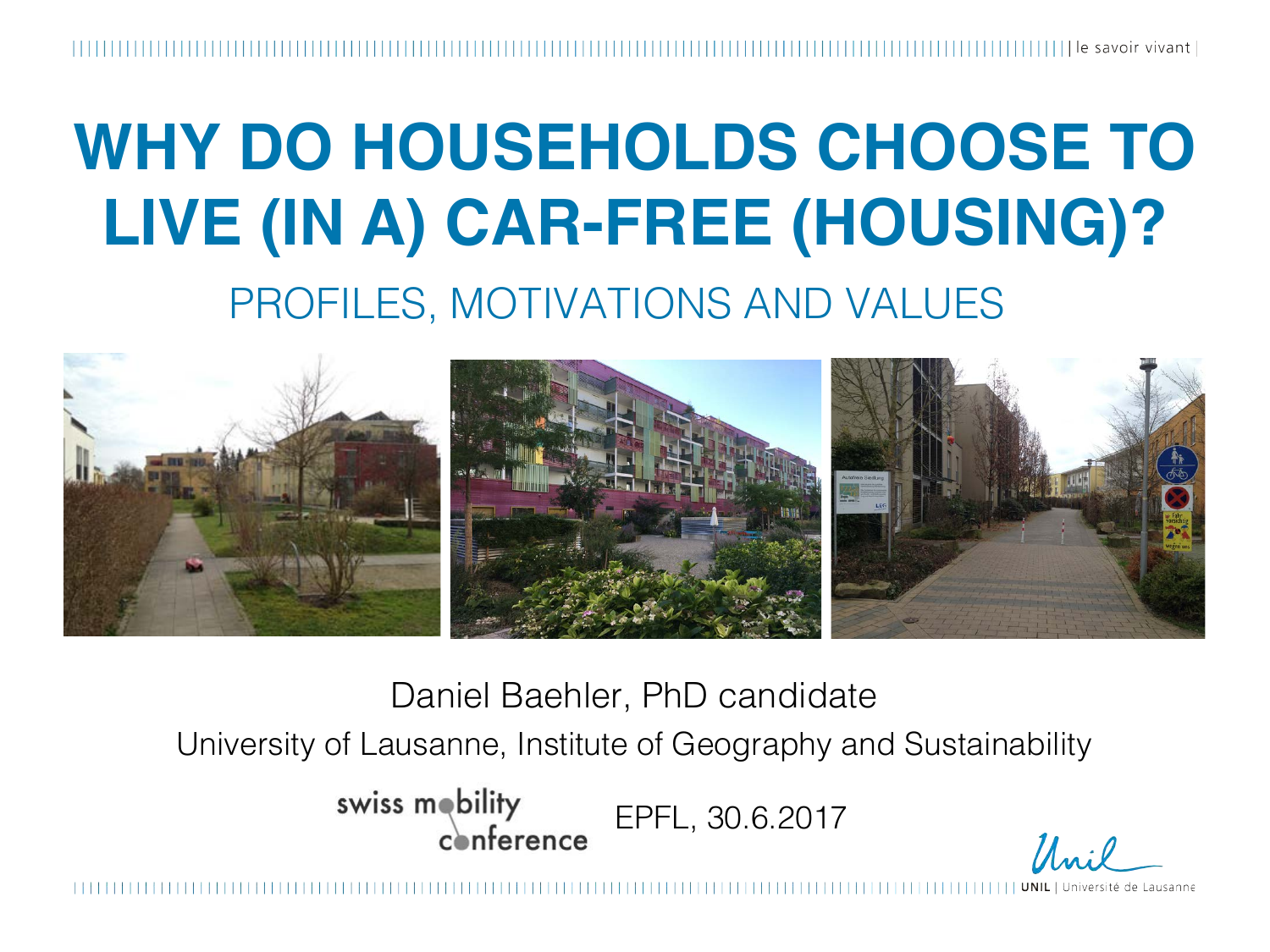## **CONTEXT**

- Increase in households living deliberately car-free (BFS / ARE 2017; Haefeli & Arnold 2015) and in car-free housing developments in Switzerland  $\rightarrow$  but little knowledge about their motivations
- Necessity of an ecological transition
- Car-centred society
	- "system of automobility" (Urry 2004)
	- "automobile dependence" (Newman & Kenworthy 1999)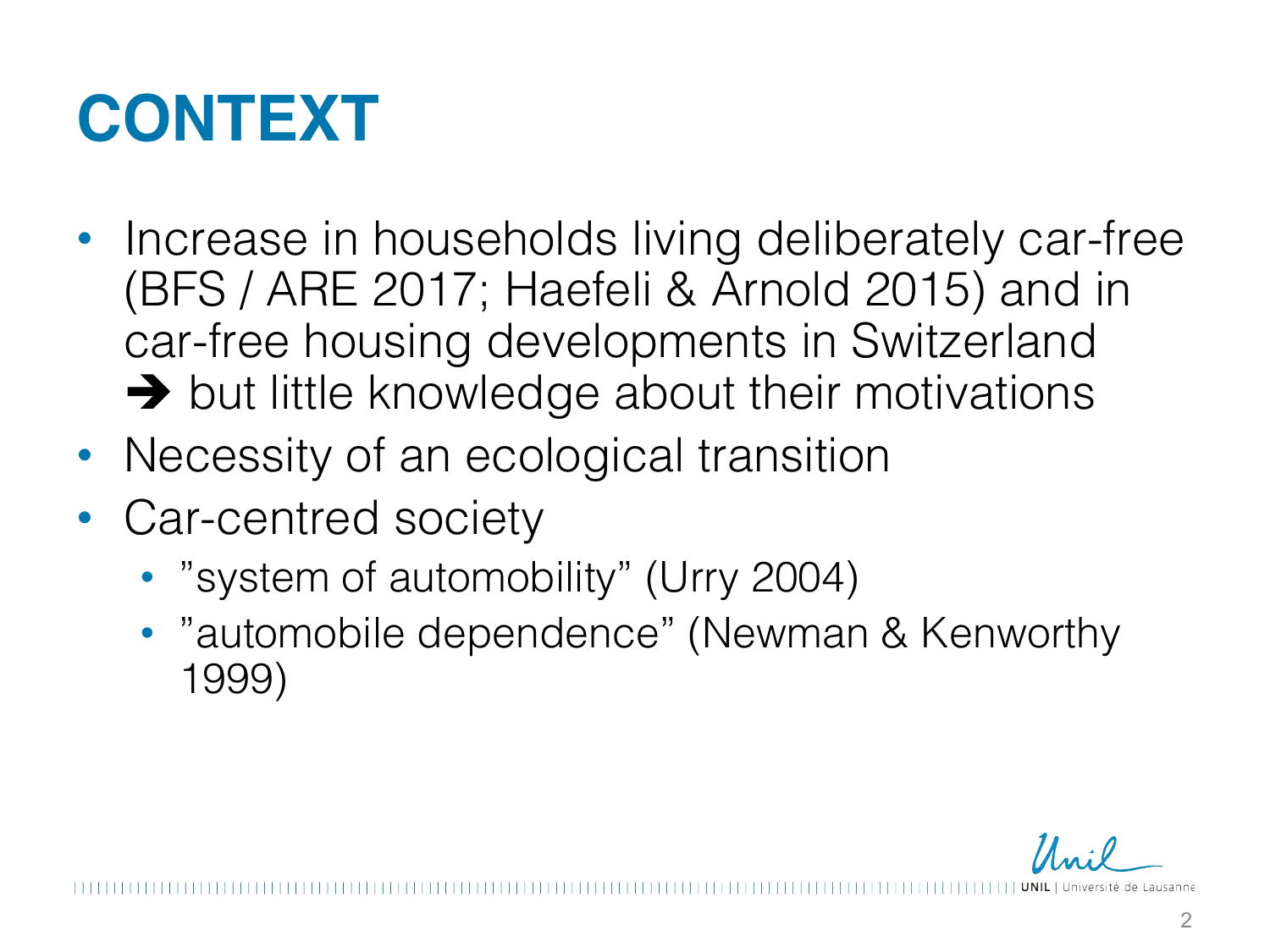#### **CAR-FREE HOUSING DEVELOPMENTS**

- "New-build housing developments of any size where the residents commit to living without a private car."
- No parking for residents but a context enabling car-free living: alternative mobilities, proximity to shops and services…
- Long-term commitment to live car-free
- Positive effects on personal life and common welfare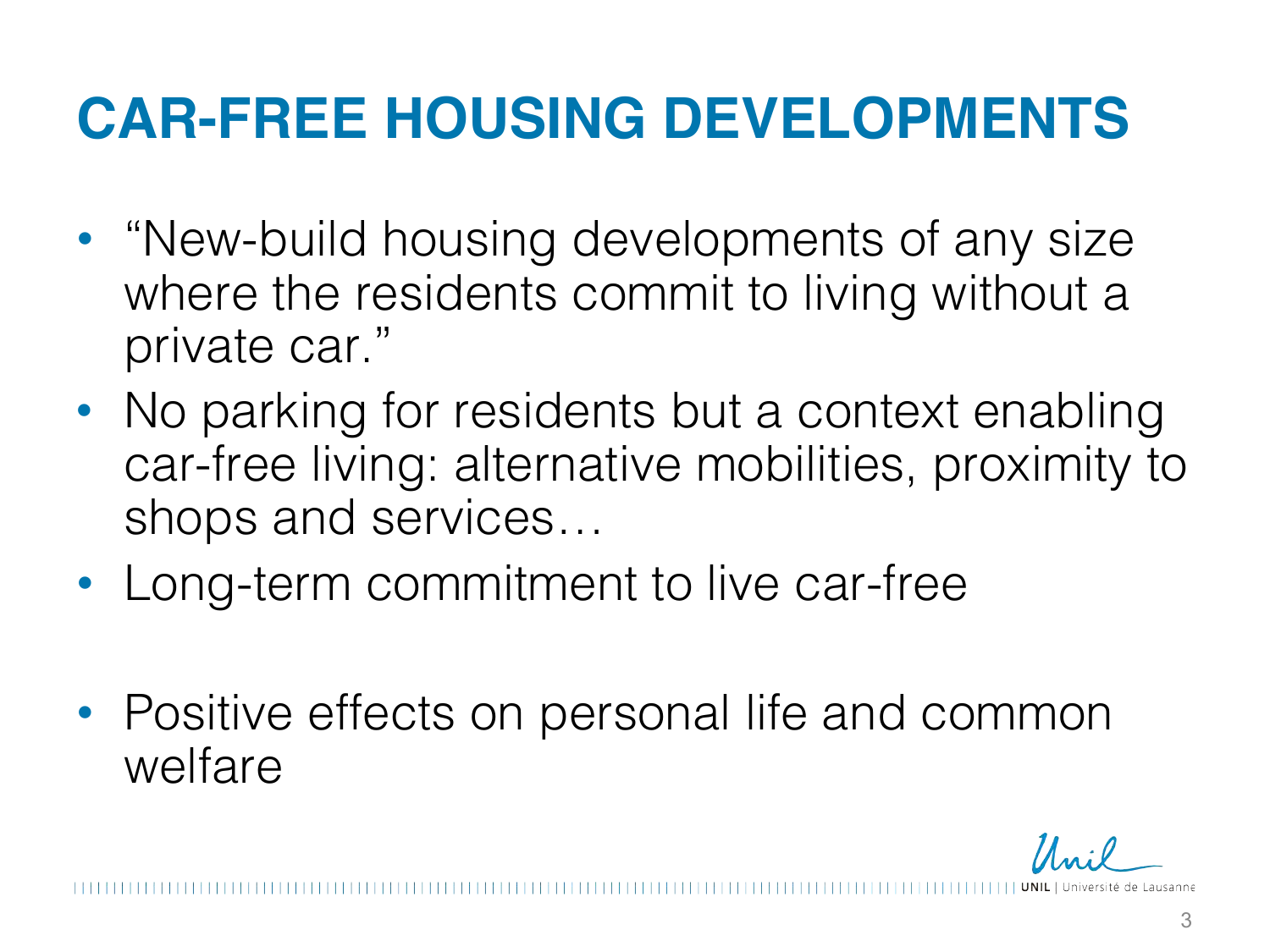#### **THEORETICAL FRAMEWORK**



 $\mathcal{U}$  ... : 0

Université de Lausanne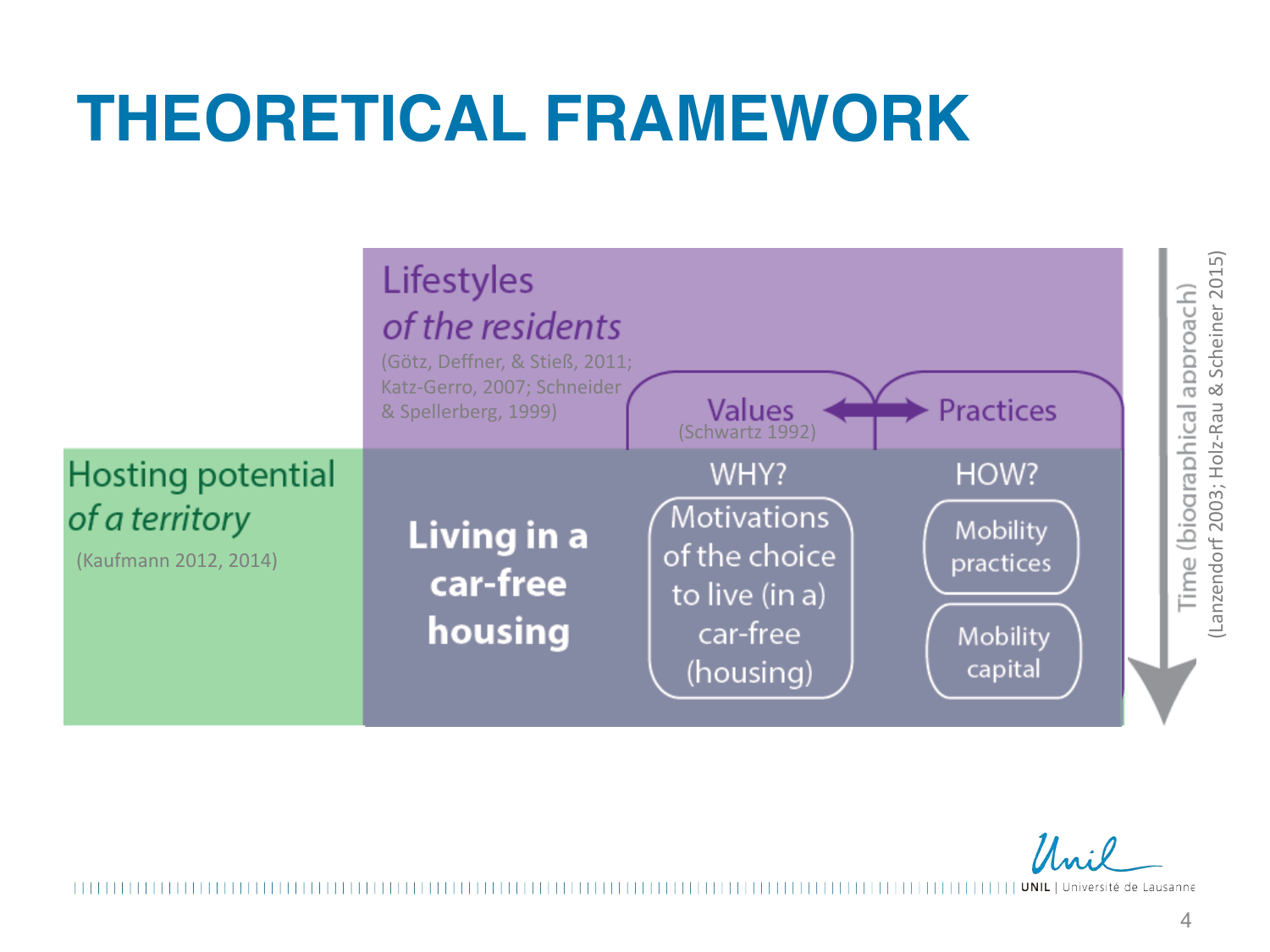# **CASE STUDIES & METHODOLOGY**



iiversité de Lausanne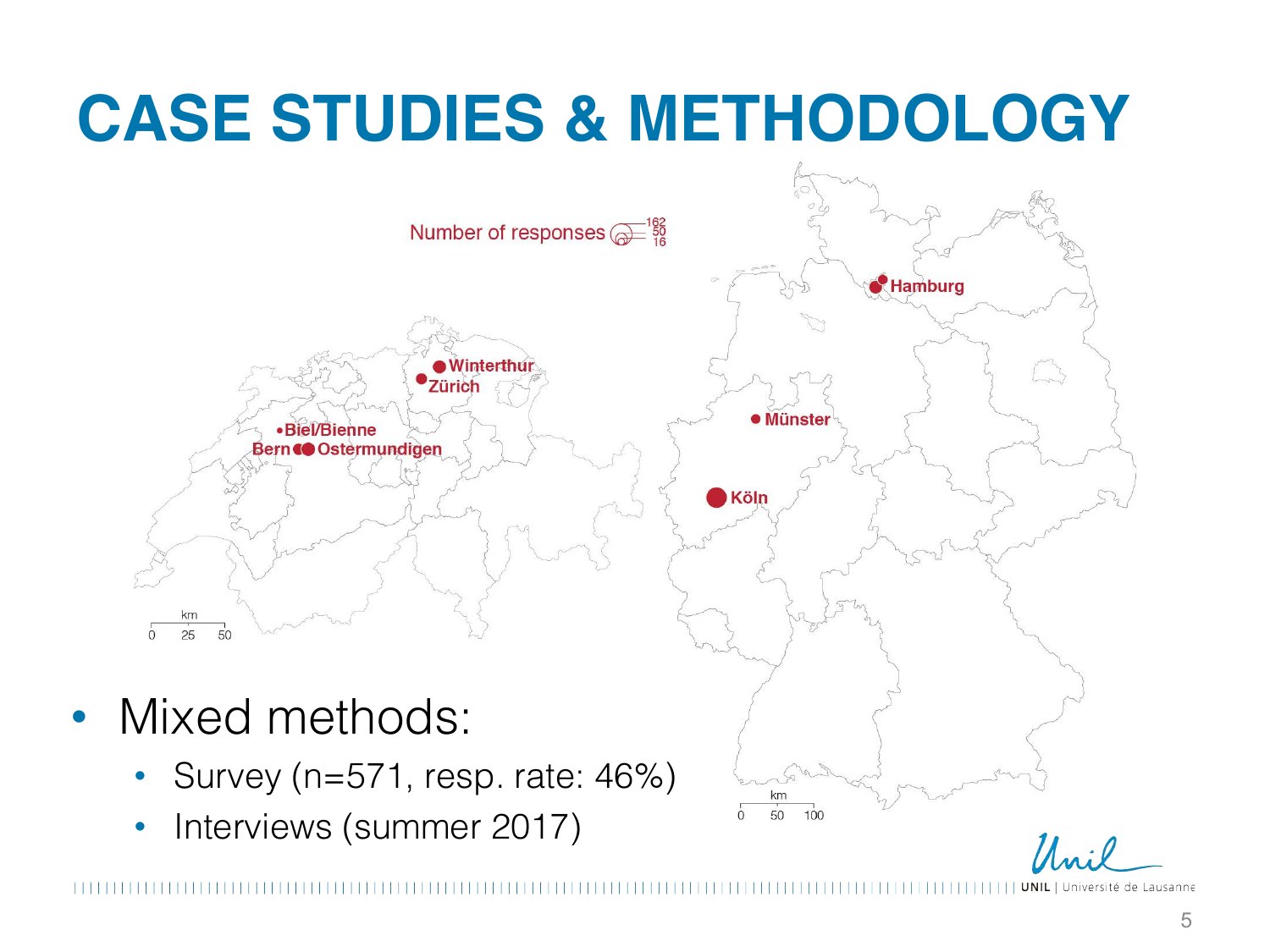### **PROFILES OF THE HOUSEHOLDS**

• Types of residents



 $\mathcal{U}$  of  $\ell$ 

**UNIL** | Université de Lausanne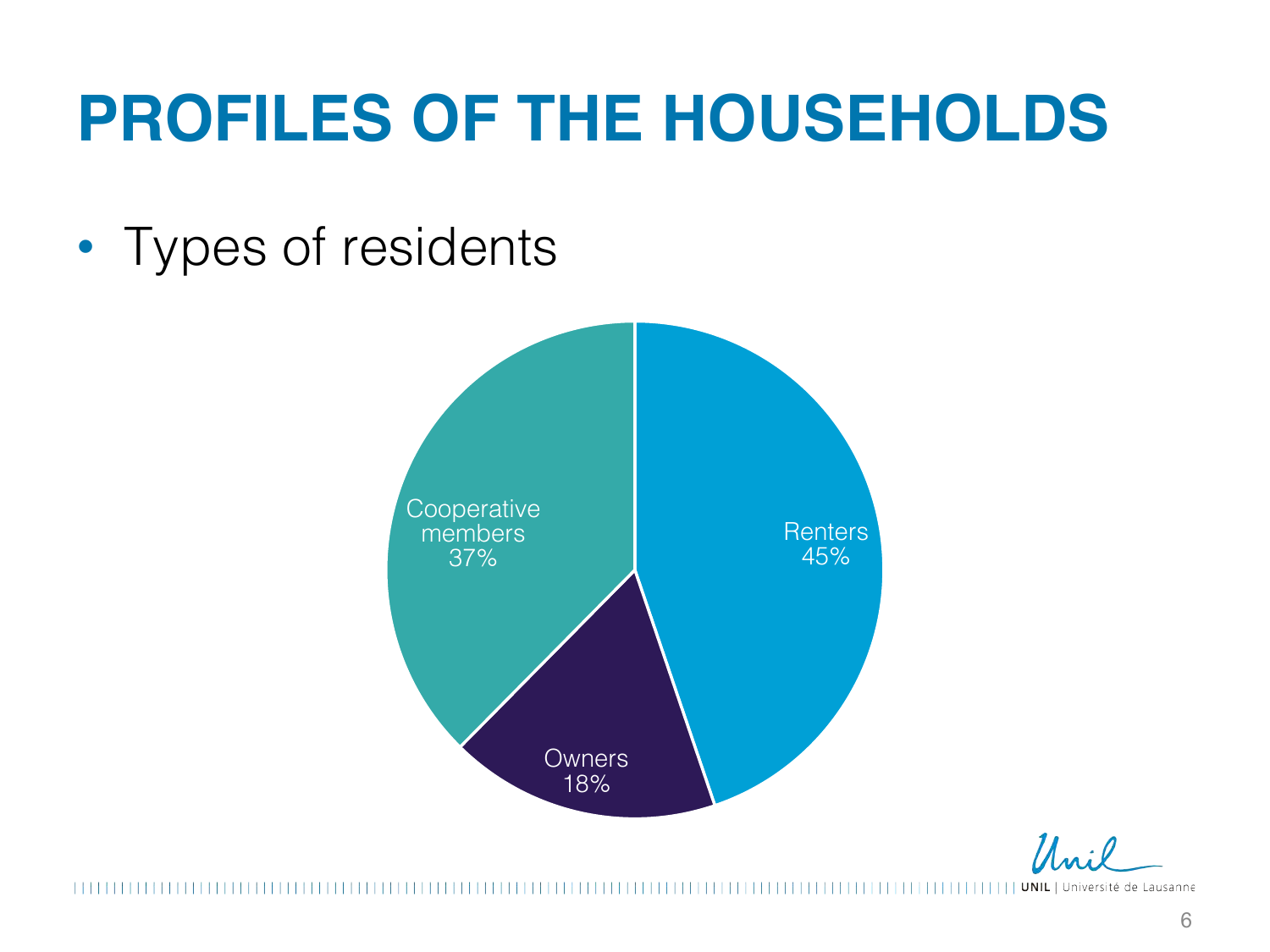## **PROFILES OF THE HOUSEHOLDS II**

#### • Types of households



 $\mathcal{U}$  of  $\ell$ 

**UNIL** | Université de Lausanne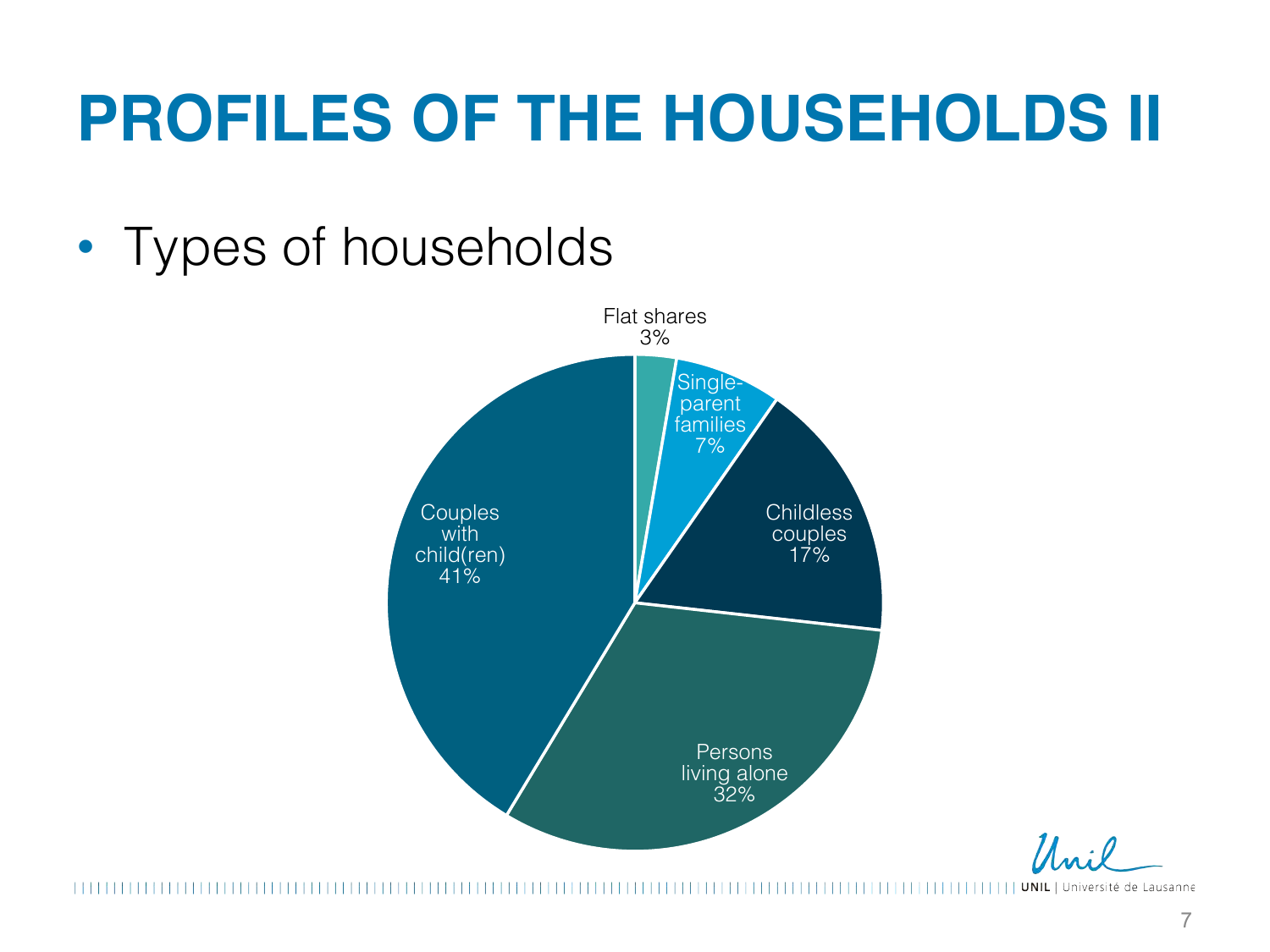### **PROFILES OF THE HOUSEHOLDS III**





| UNIL | Université de Lausanne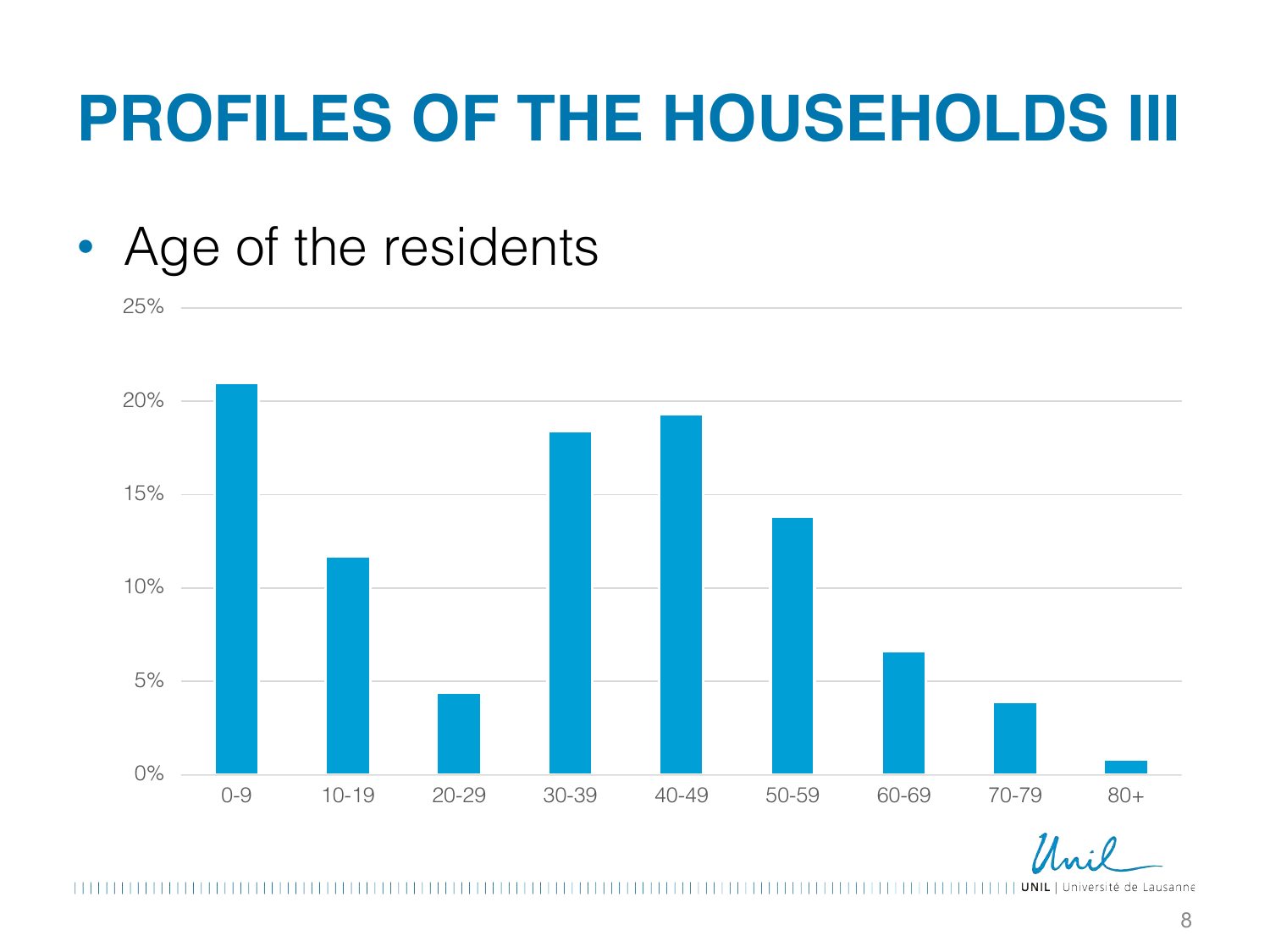### **PROFILES OF THE HOUSEHOLDS IV**

• Highest level of education (15+ years)



**UNIL** | Université de Lausanne ,,,,,,,,,,,,,,,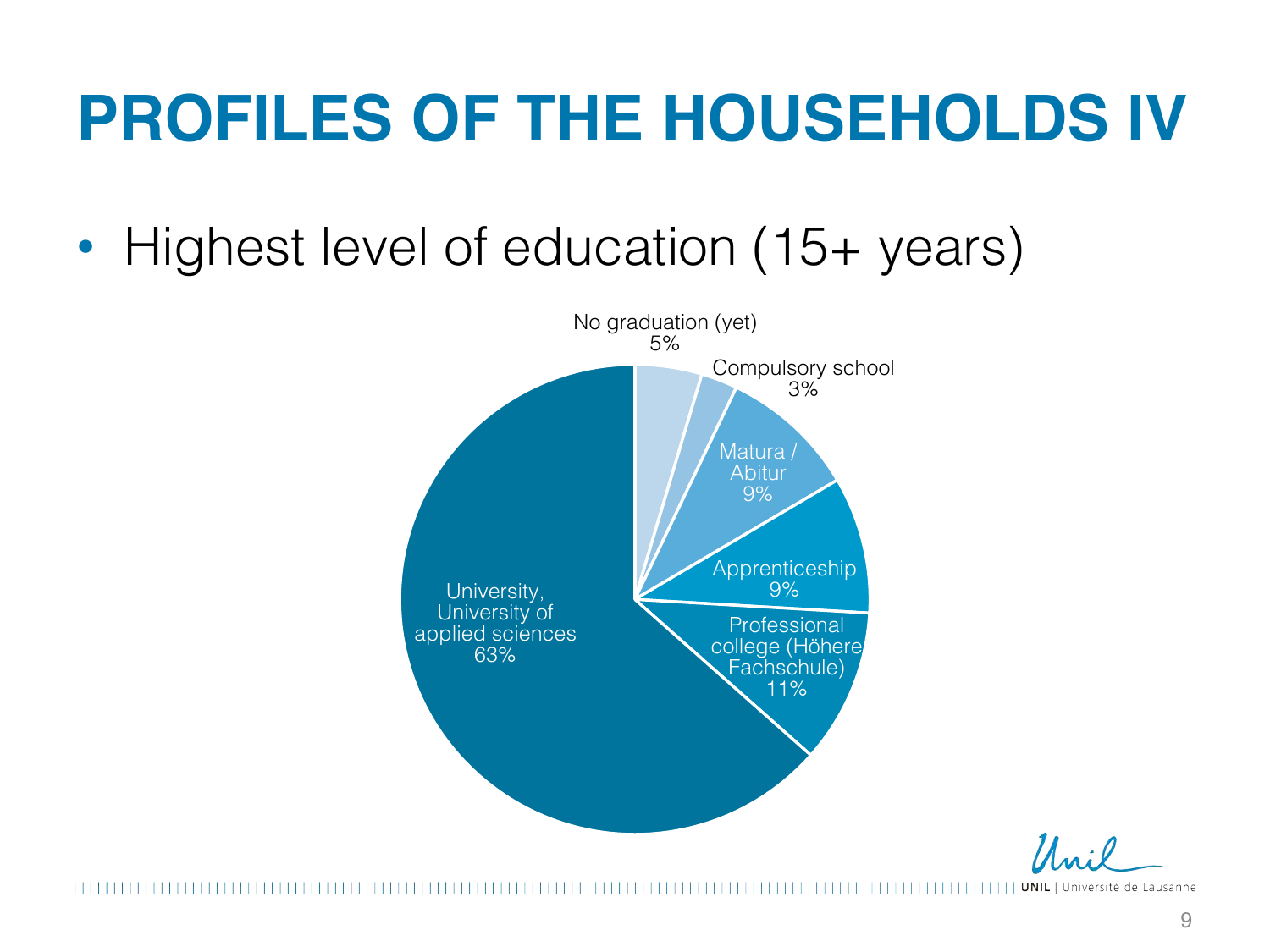#### **MOTIVATIONS TO LIVE IN A CAR-FREE HOUSING**



Université de Lausanne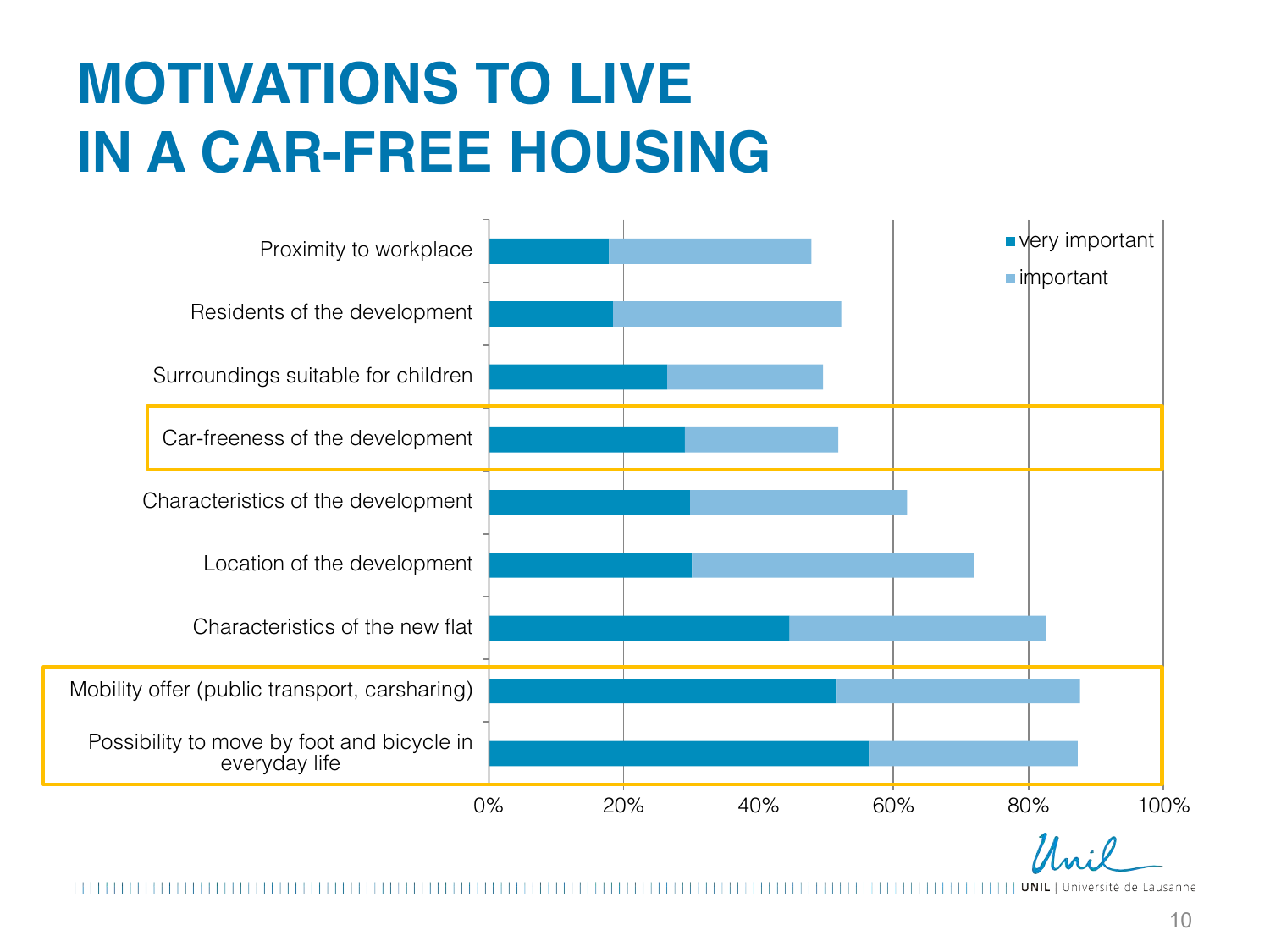#### **MOTIVATIONS TO LIVE WITHOUT A PRIVATE CAR**

• Answers to the closed question:



Université de Lausanne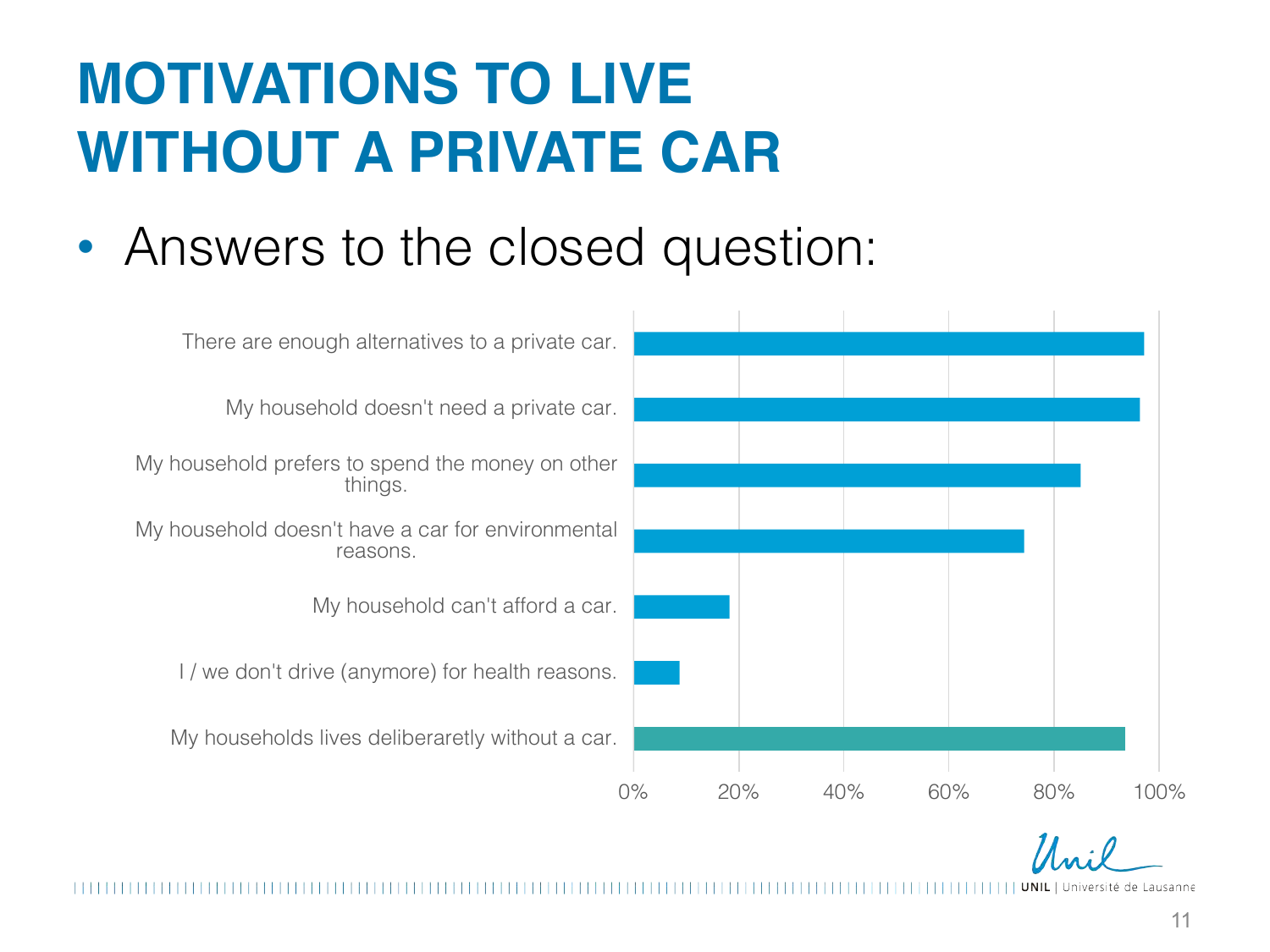#### **MOTIVATIONS TO LIVE WITHOUT A PRIVATE CAR II**

• Answers to the open question:



Jniversité de Lausanne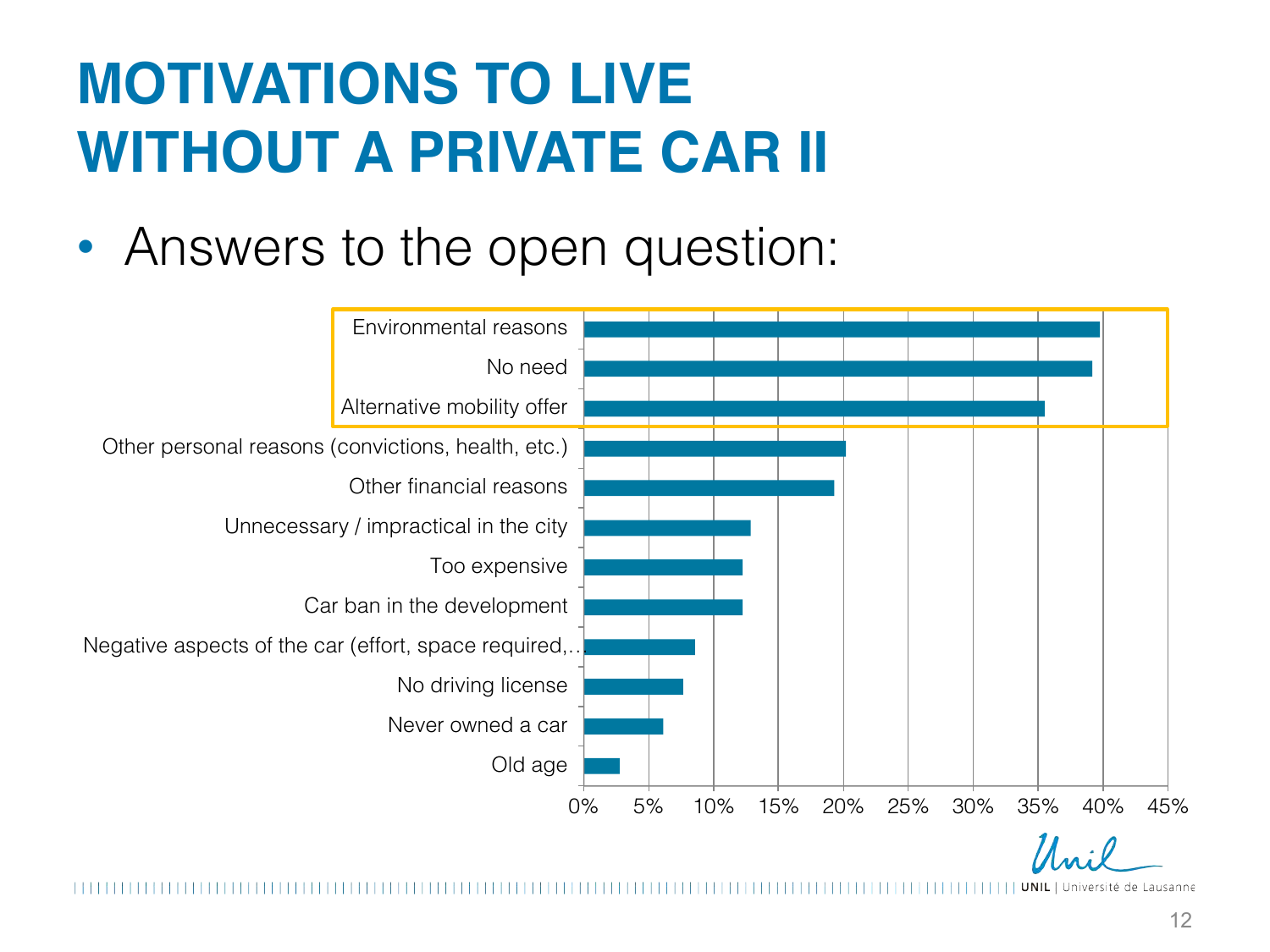

- Items adapted from the European Social Survey (Schwartz 2001)
- Most important value groups:
	- self-transcendence (universalism, benevolence)
	- openness to change (hedonism, self-direction, stimulation)
- Most important values (among 21):



Iniversité de Lausanne